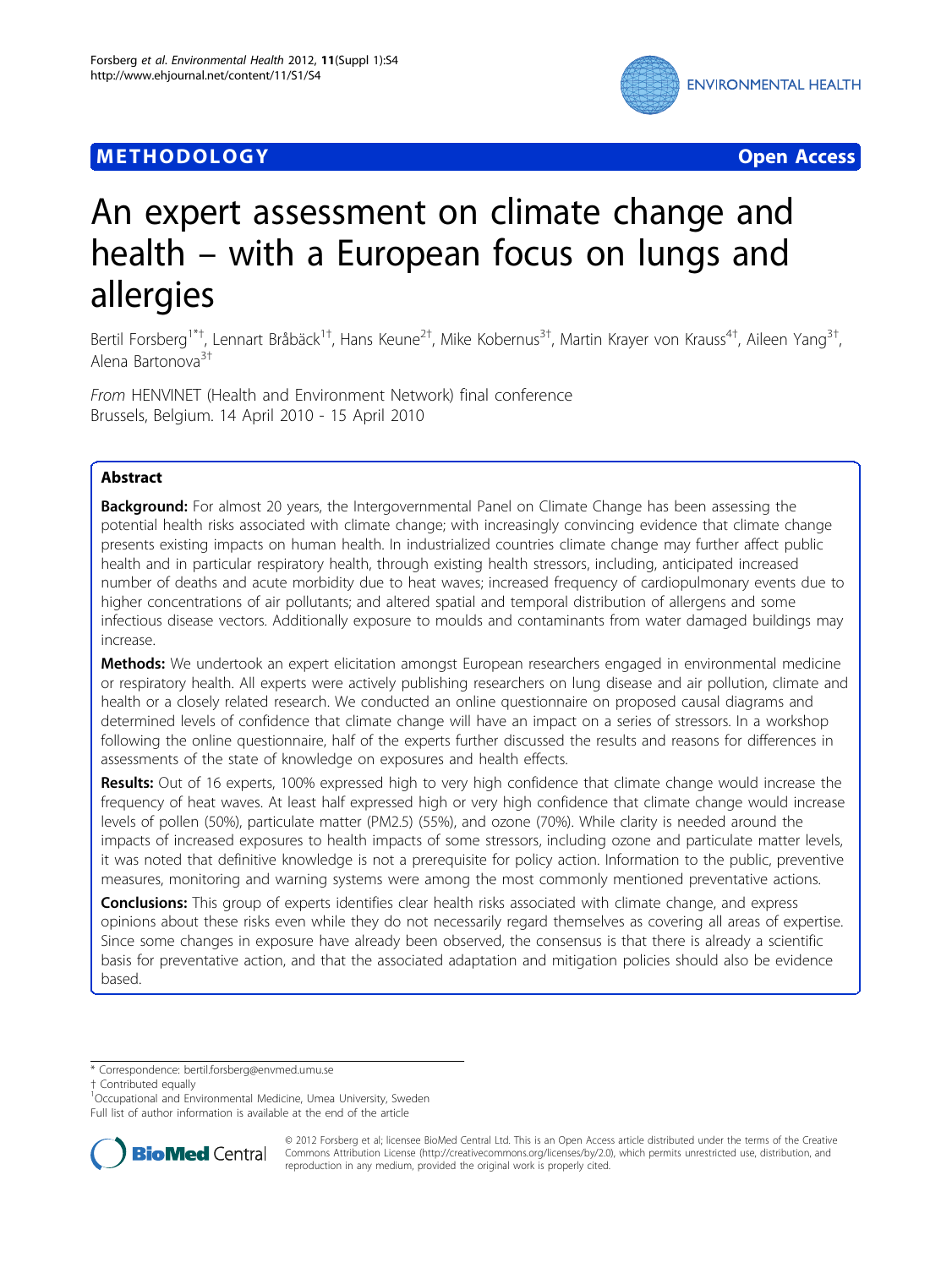# Background

For almost 20 years, the Intergovernmental Panel on Climate Change (IPCC) has been assessing the potential health impacts of climate change, with increasingly convincing evidence that climate change presents existing risks to human health and that without timely and effective interventions, these risks will increase with additional climate change [[1\]](#page-7-0).

According to the summary statements from the Intergovernmental Panel on Climate Change 4th Assessment Report [\[1\]](#page-7-0): over the past 50 years, it is very likely (defined as >90% likelihood) that hot days and hot nights became more frequent, and it is likely (>66% likelihood) that heat waves will become more frequent over most land areas. It is very likely that heavy precipitation events will become more frequent; and likely that tropical cyclones will become more intense, with larger peak wind speeds and heavier rainfall; that in areas already affected by drought will increase; as will the incidence of coastal flooding from extremely high sea levels.

However, the changes in climate will differ by region. The increase in temperature will be greater at higher latitudes. The estimated increases in extreme precipitation are much larger for northern Europe than in southern Europe [[2\]](#page-7-0). Modeled estimates of climate change induced increases in near-surface ozone concentrations and accumulated ozone, exposure over a threshold of 40 ppb (ppb hrs), are much larger in southern Europe [\[3](#page-7-0)].

Warnings from experts on health threats have become increasingly dire. McMichael et al in 2006 stressed that climate change will affect human health in many ways [\[4](#page-7-0)]. In this paper the authors discussed the problems of detecting global warming effects on health outcomes at an early stage, but showed that estimations in some cases are possible. They also concluded that research on climate change and health risk so far has mostly focused on thermal stress, extreme weather events, and infectious diseases and are lacking in other areas.

Given the observed and predicted detrimental health impacts of climate change, broadening the current focus within the public climate discourse is a an important challenge for the health sector [[4,5](#page-7-0)]. Although most of the adverse effects of climate change will threaten human health, the assessments that have gained most attention from governments have focused mainly on economic effects, suggesting that the economy was the most important issue for society. Experts in environmental health and public health agencies need to engage further in the process of understanding and communicating the implications of climate change on public health and wellbeing. Recently there have been an increasing number of initiatives by health scientists and physicians designed to increase the public interest of the threat.

A recent position statement on climate change and health impacts from the European Respiratory Society (ERS) was developed after a workshop co-organized by the HENVINET Project and the American Thoracic Society [[6](#page-7-0)]. The position statement highlights climate related health impacts, including deaths and acute morbidity due to heat waves; increased frequency of acute cardio-respiratory events due to higher concentrations of ground level ozone; changes in the frequency of respiratory diseases due to transboundary particle pollution; and altered spatial and temporal distribution of allergens (pollens, mold and mites) and some infectious disease vectors. According to the report these impacts will not only affect those with existing respiratory disease but will likely increase the incidence and prevalence of respiratory conditions.

The effect of heat waves on mortality is well documented [[7](#page-7-0)]. The increase in respiratory mortality (relative risk) is larger than total or cardiovascular mortality [[8](#page-7-0)]. Although the association between heat and the number of hospital admissions is less studied, and less evident, admissions are, however, also more apparent for respiratory disease than for cardiovascular [[9\]](#page-7-0).Air pollution is the environmental factor with the greatest impact on respiratory health in Europe. Particle pollution, vehicle exhaust and ground level ozone are the most important types of hazardous pollutants. Pollution models for climate change scenarios predict an increase in ozone concentrations over large areas, while the effect on particle concentrations is less clear [[10\]](#page-8-0). Higher temperatures, clear skies and stagnant conditions will favor ozone production. The short-term effects of ozone on daily mortality [[11\]](#page-8-0) and respiratory disease [[12\]](#page-8-0) are extensively studied, while there is only limited documentation of long-term effects on mortality [[13](#page-8-0)].

The climate in general and weather extremes may have an effect on allergic diseases and asthma via the impact on allergen exposures. Higher temperatures and concentrations of  $CO<sub>2</sub>$  are associated with an increase in pollen production [[14](#page-8-0)], and with climate change the timing of the pollen season may change [[15\]](#page-8-0). Heavy rain and flooding may cause water damage on buildings and lead to increased mould exposure. Although mould allergy is rare there is a clear relationship between damp houses and respiratory diseases such as asthma [\[16\]](#page-8-0). Additionally while asthma in children and young adults has been less common in areas with colder winters and lower humidity than along the wetter coastal areas [[17,18](#page-8-0)], more severe rainfall and storms could increase this risk. House dust mites are rare in cold winter climates in the north and at high elevation where the heated indoor air becomes dry in winter. A cold winter could be enough to reduce exposure to mite allergens [[17\]](#page-8-0), however, with milder winters mite allergies may become worse and more common.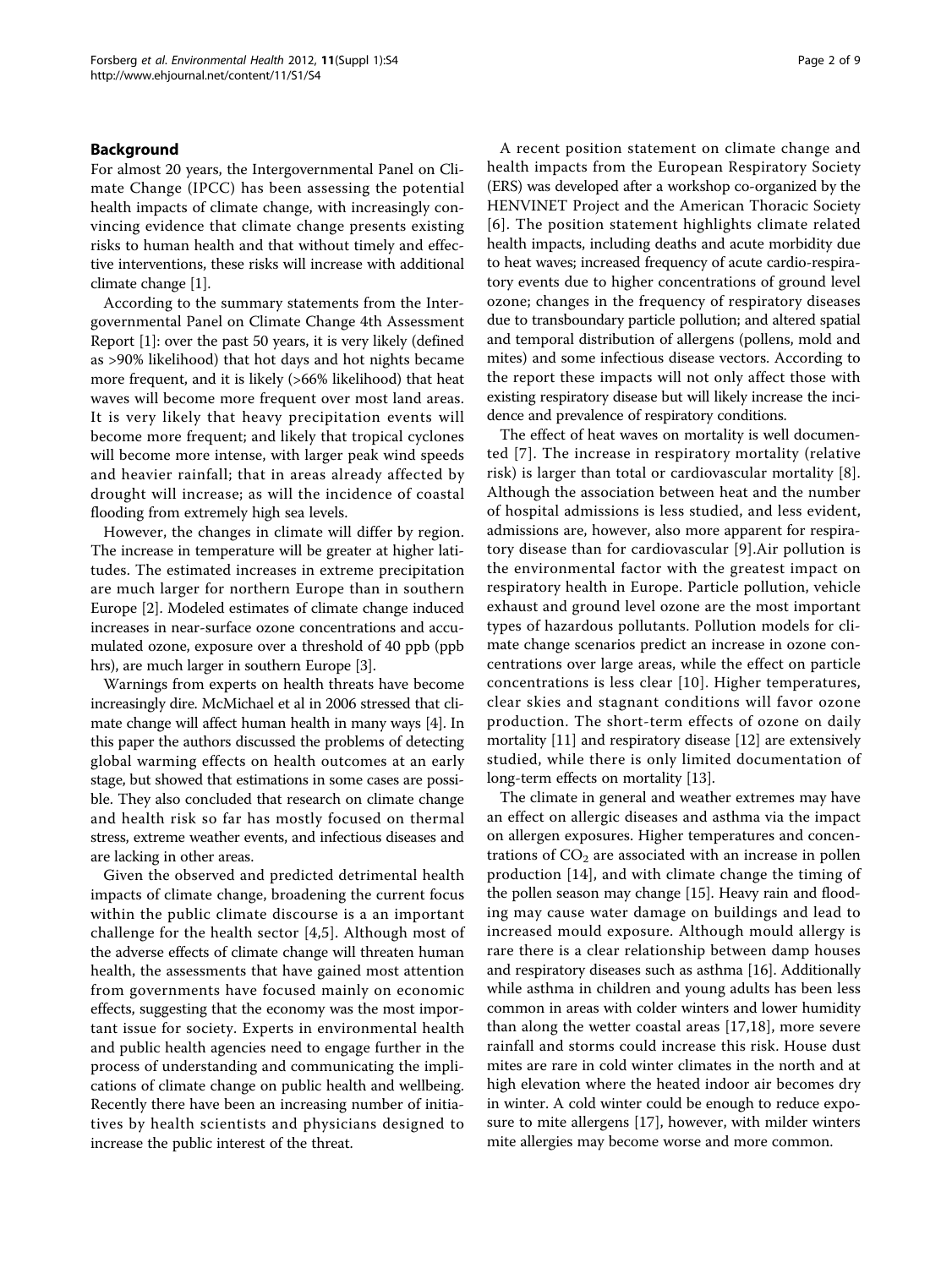Since mortality is higher in the cold season, without also considering influenza epidemics, and cold spells associated with greater mortality, a milder winter could result in less cold-related mortality especially in countries not well adapted to cold [\[19\]](#page-8-0).

Despite the likelihood that most of the adverse effects of climate change will threaten human health, health effects have not featured greatly in the climate discourse. Therefore we wanted to study how health experts look upon the health risks, and upon knowledge gaps. We also wanted to identify potential differences of opinion amongst scientists. Since there is a large body of literature on air pollution levels, allergens and respiratory morbidity and mortality and potential health effects of climate change, we sought the opinions of experts in these fields for our study.

# Methods

We used an expert elicitation method for assessment of knowledge on climate change and health risks [[20](#page-8-0)]. On the basis of the literature on climate change and health risks in Europe, a causal diagram (proposed pathways to health effects) outlining eight different pathways to asthma/allergies and other respiratory endpoints was developed. The causal diagram was presented in an online questionnaire, accompanied by general motivations without a presentation of supporting references [[21](#page-8-0)]. The causal pathways dealt with extreme heat, extreme cold, ozone, particulate pollution, allergenic pollens, mould spores, damp buildings and dust mites. A first test of the online questionnaire was organized in 2008 among a group of participants registered for the European Respiratory Society workshop [\[6](#page-7-0)]. The questions were formulated based on the rating of confidence levels inspired by the IPCC quantitatively calibrated levels of confidence [[22](#page-8-0)]. Each relationship in the causal model had a corresponding question, for example: "What is your level of confidence in the claim that increased levels of secondary fine particles also will result in an increased population exposure?" The respondent's confidence in current scientific methods for predicting the magnitude of the effect could be assessed as very high (at least a 9 out of 10 chance of being correct), high (at least an 8 out of 10), medium (at least a 5 out of 10), low (at least a 2 out of 10) or very low (less than a 1 out of 10). In the analysis we coded the score "very high" =  $5$ , "high" =  $4$  and so on down to "very  $low" = 1$ . We analysed the consensus for answers in the online questionnaire using a consensus index following the method proposed by Tastle and Wierman [[23\]](#page-8-0). This index attains consensus values between 0 (perfect disagreement) and 1 (perfect agreement). The test among workshop participants resulted only in minor revisions in the formulating of questions/

claims, in particular to make it clear that potential changes in exposure or health due to other reasons than climate change were not included in the claims, and that the individual sets of questions were to be treated independently irrespective of the state of knowledge of other elements of the diagram.

The online questionnaire also asked to rank from 1 (highest importance) to 8 (least importance) the relative importance of the health impact to be expected via each pathway in comparison with the others. The questionnaire moreover asked: "Does the diagram take into account all the important parameters…" where the answer "no" was followed by a request for comments. Another question on the causal model was: "Are the different causal relationships adequately structured? If no please explain!"

For the 2009 study we invited 48 experts in the field of respiratory and environmental medicine, public health and/or epidemiology. All invited experts had recent publications listed in PubMed on asthma and air pollution or climate change, and had been studying European populations. They could all be considered health experts with expertise relevant for an assessment of potential health impacts related to climate change in their country or Europe in general.

Sixteen out of 48 experts accepted the invitation to participate in the online evaluation of the revised causal diagram with proposed relationships and the associated questionnaire (Figure [1](#page-3-0)). The participating experts are listed in appendix 1. Nine of the 16 experts also responded to a second questionnaire on the kind of policy action they considered justifiable based on the identified state of scientific knowledge, thereby determining the applicability of the current evidence to health policy [[20\]](#page-8-0). In a follow-up workshop held two months later in September 2009, eight of these nine experts discussed the outcomes of the first and the second questionnaire. The workshop was organized parallel to the annual conference arranged by the European Respiratory Society, with a focus on respiratory health.

# Results

# Knowledge evaluation Ability to predict the magnitude of changes

As shown in Figure [2,](#page-4-0) the participating scientists rated with high confidence the ability of current scientific methods to predict the magnitude of the change in the frequency and duration of heat waves (mean score 4.5), and increase in population exposure to extreme heat (mean score 4.25). The mean score was also high for the ability to predict the magnitude of the increase in the frequency of acute asthma and respiratory morbidity as a result of increased exposure to ozone (mean score 4.2), and for the previous link in the pathway, the increase in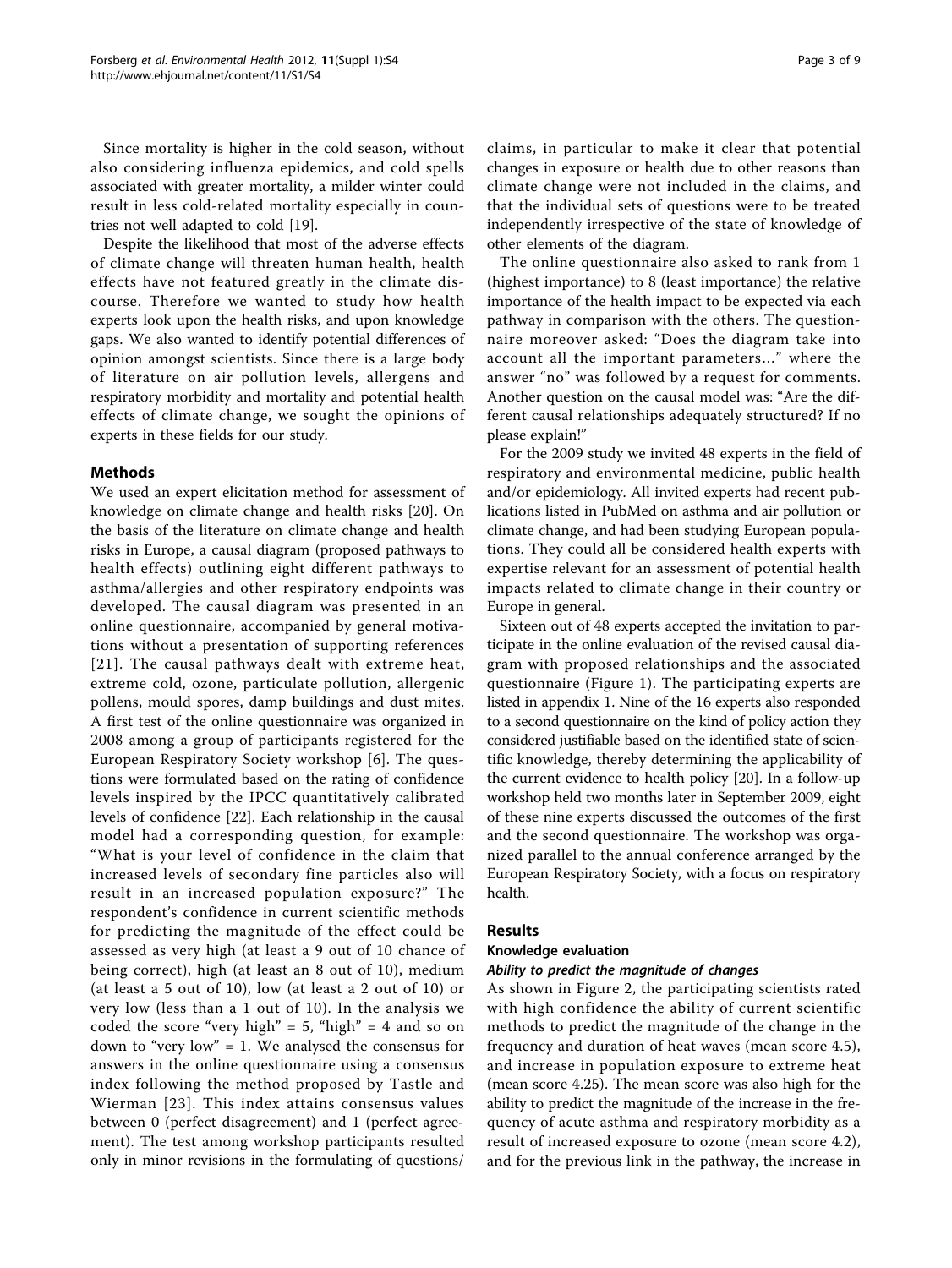<span id="page-3-0"></span>

exposure to ozone (mean score 4.07). Mean scores of 4 or higher were found for the two causal pathways related to heat and ozone, indicating high confidence. Levels of particles, as  $PM_{2.5}$ , (mean score 2.56) and the distribution and levels of house dust mites rated a mean score of 3.0 indicating moderate confidence. The latter two pathways were overall considered to be poorly understood due to lack of evidence from relevant studies.

# Consensus in judgements

The consensus was highest for the ability of current scientific methods to predict the magnitude of the increase in the frequency of acute asthma and respiratory morbidity as a result of increased exposure to mould and spores in buildings (Figure [2\)](#page-4-0), where 13 out of 16 experts answered that we have high ability to predict the magnitude of this effect (consensus index 0.85). Second highest consensus was seen for confidence of scientific methods of predicting the magnitude of the increase in population exposure to ground-level ozone, where 10 experts answered high ability, three answered very high and two medium high (consensus index 0.85). For questions dealing with house dust mites and  $PM<sub>2.5</sub>$  the consensus among experts was generally the lowest in this study.

# Relative importance of stressors

When the respondents in the questionnaire had to rank (from one (highest) to eight (lowest)) the relative importance of the health impacts of the various pathways,

extreme heat stood out as most important, with 3.25 as the mean rank, and the first rank by 7 out of 16 experts. Thereafter followed ozone (3.94),  $PM_{2.5}$  (4.19) and ranked most important by three experts, damp buildings (4.63), pollen (4.69), mould and spores (4.88), extreme cold (5.38) and dust mites (5.69). Extreme heat, extreme cold, PM2.5, mould and spores and, damp buildings had all been ranked both as the most and least important climate related pathway to health impacts.

Among the experts that later participated at the follow-up workshop the highest ranking was given to extreme heat (2.89), ozone (4.33), damp buildings (4.33) and PM2.5 (4.56).

# Comments on the causal diagram

Eight out of sixteen respondents considered that all the important parameters were taken into account, while the other half had additional comments. Their recommendations included: broadening the focus from asthma and allergy; considering the effects of drought, thunderstorms, psychosocial stress, other air pollutants (coarse particles and emissions from heating), infectious agents and adaptation (air conditioning); as well as variations in susceptibility, and the potential positive effects on respiratory infections and allergies. Two respondents additionally recommended building a more complex model with a network of arrows or feed- back loops.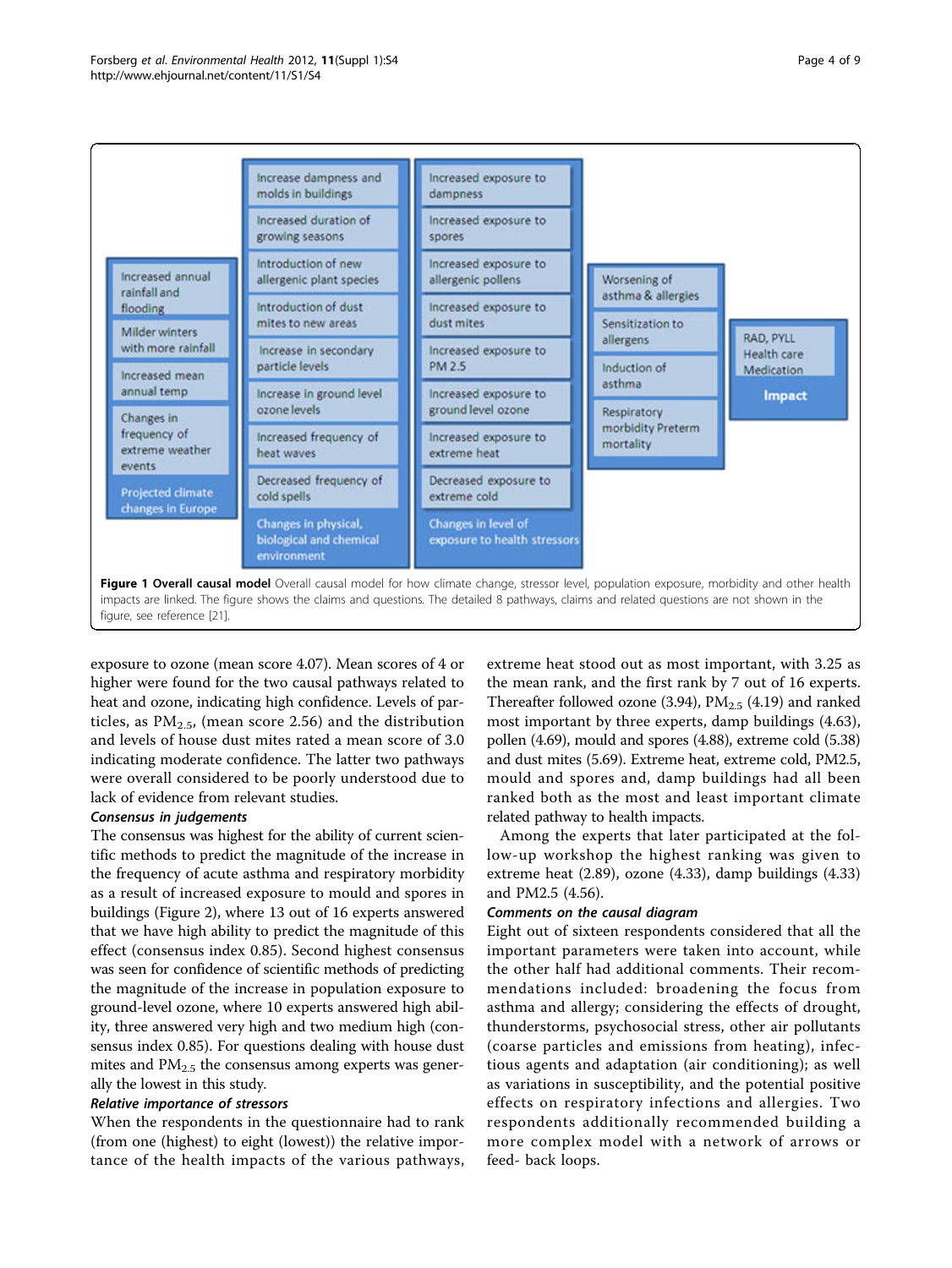<span id="page-4-0"></span>

# Policy interpretation questionnaire Most important causal elements

The experts participating in answering the second questionnaire very clearly considered that "exposure" to be the most important element to the influence health within the causal diagram. For several specific exposure elements the following specific statements were made. With respect to ozone, there is sufficient evidence for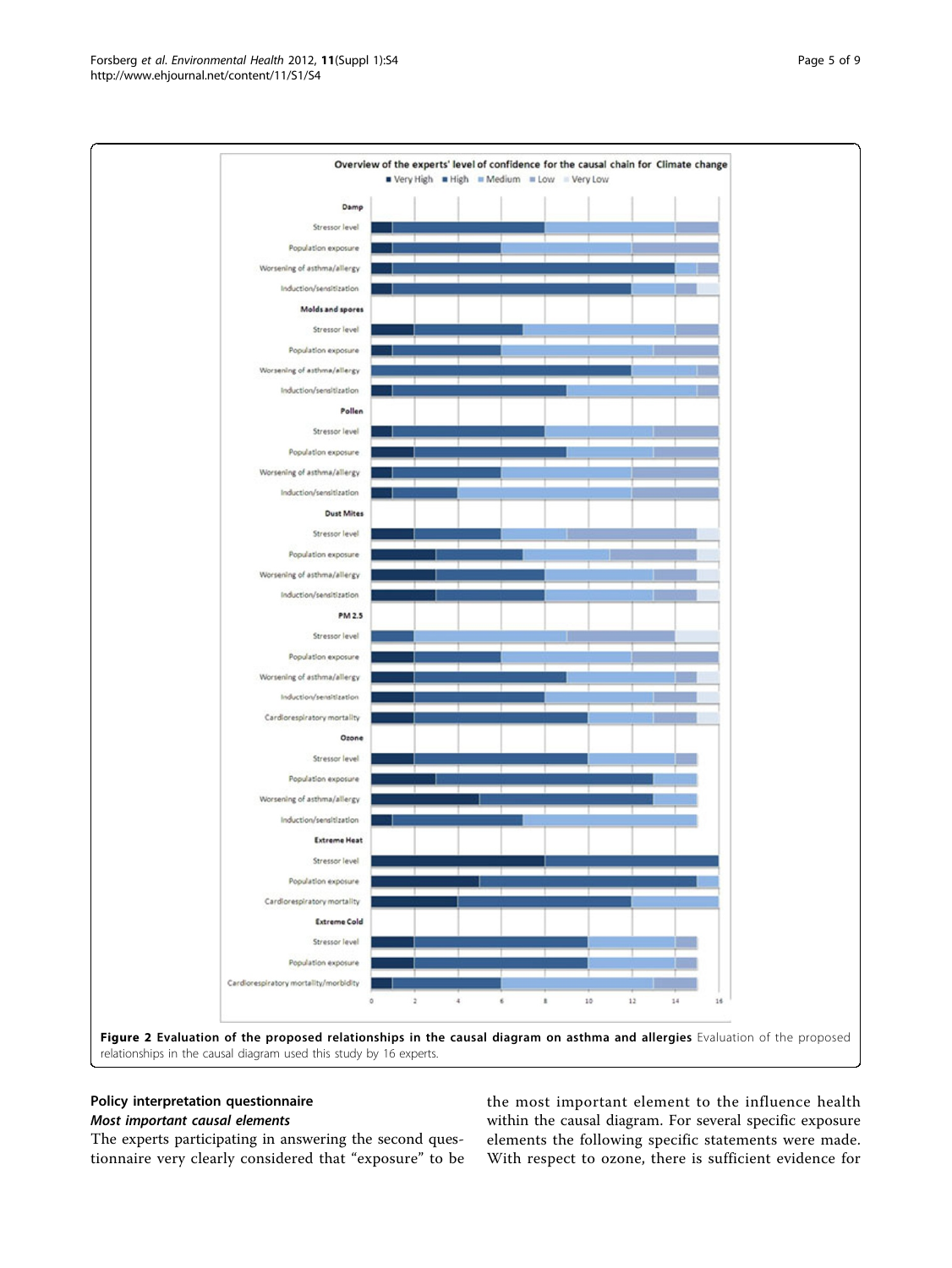the causal diagram on health outcomes. Furthermore relatively small changes will induce changes in health outcomes. Moreover, the ozone impact will increase with rising temperatures. There is however a need for research to clarify seasonal variations in ozone, the influence of sunshine and chemicals, and long term effects of ozone. With respect to dampness, there is enough evidence for health effects, as small changes in exposure will have effects on asthma. In Europe the risk of flooding is generally considered to be lower than the risk of drought, thus limiting exposure to a fraction of population, which may lower the priority of flood related health policy action. Regarding extreme heat, health impacts particularity in the elderly population are expected increase, and there is sufficient evidence for respiratory and other health effects. With respect to PM 2.5 the consensus was that there is sufficient evidence that small changes will induce changes in many health outcomes for the general population. While there is sufficient evidence that pollen exposures are expected to increase with climate change, and that this will impact on the large population of people with pollen allergy, the health impact is considered to be a limited issue due to its seasonal nature.

# Policy action

A wide range of policy actions is covered by the response of the experts, ranging from fundamental and applied scientific research to concrete policy actions, both monitoring and awareness raising, and restrictive or prohibiting activities. We discuss a few concrete examples. Regarding ozone, extreme heat and pollens specifically, a combination of monitoring and warning systems and medical advice is proposed. Regarding ozone, specifically the problem of conflicting data is mentioned as a problem to be solved. Better insulation against heat is specifically mentioned regarding extreme heat events. With

dardized detection, prohibiting risk activities indoor and outdoor, awareness raising and testing buildings for extreme weather conditions.  $PM_{2.5}$  is considered best handled by the following types of actions: congestion pricing, clean cars, less power plant emissions and prohibiting risk activities indoor and outdoor.

# Confidence in science and policy; weight of knowledge

Most participating experts have high confidence that conducting more scientific research will yield decisive knowledge within the next five years (Figure 3).

Reasons given for a rating of high confidence was that although a five year period is short it is enough time for research to produce results. Furthermore the available mechanistic knowledge (or confidence in causal pathways) is considered a basis for preventive actions, and the available evidence is considered sufficient for policy action, even if there is still a need for "action knowledge" to be further researched. One expert expressed low confidence with the concern that policy is rarely evidence based.

The experts rated their confidence in the possibility that policy actions to effectively manage this health risk will become technically (not politically) feasible within the next five years, confidence was rated lower than their confidence that conducting more scientific research will yield decisive knowledge within the next five years (Figure [4\)](#page-6-0).

Most experts have medium confidence in this respect as while some relevant policy actions are feasible, there is disagreement about their effectiveness. Reasons for high confidence are the availability of both scientific knowledge and of good examples; however concern that the main element that is still missing being political will.



Figure 3 Level of confidence whether conducting more scientific research will yield decisive knowledge within the next five years (distribution of answers)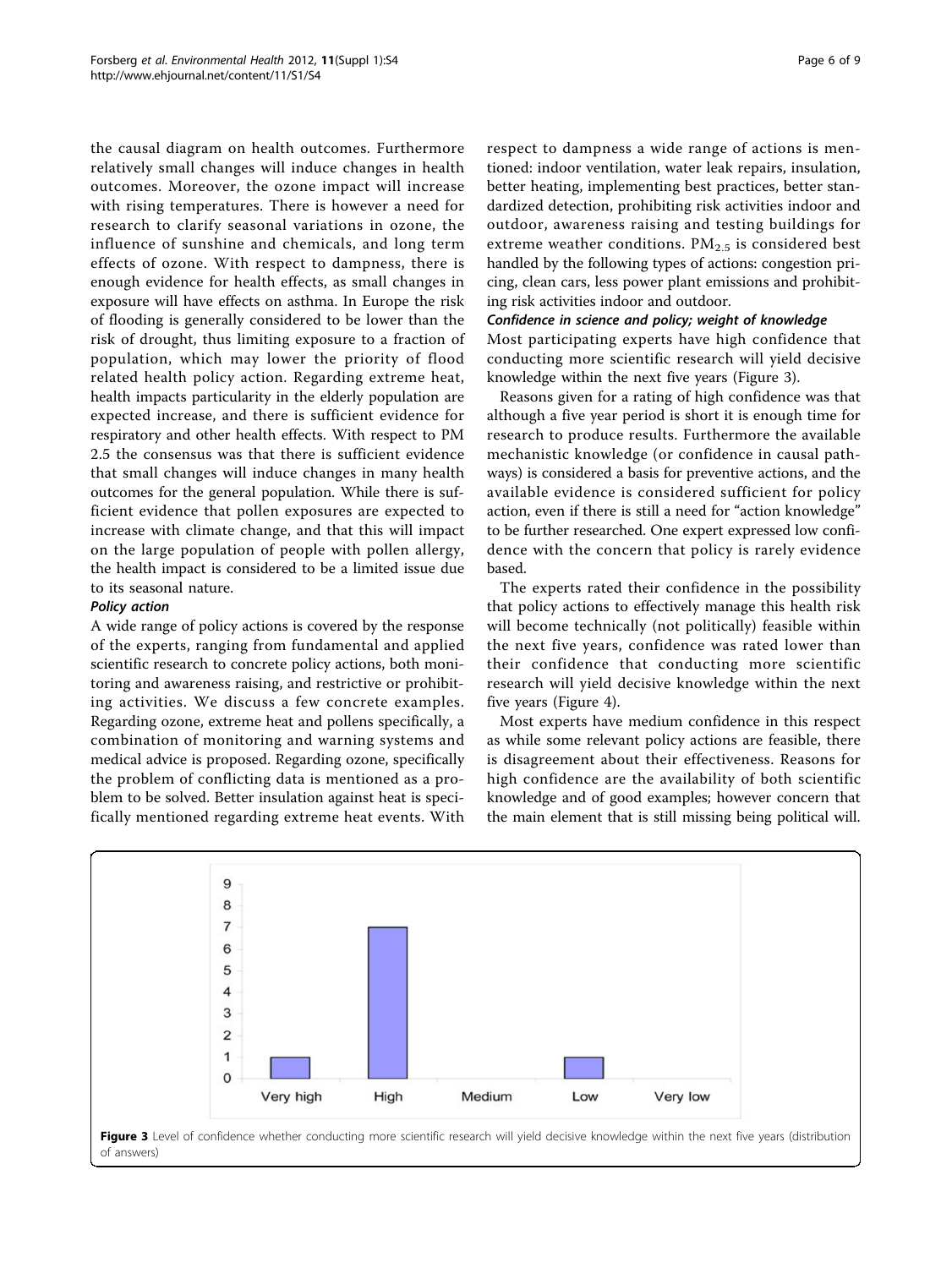<span id="page-6-0"></span>

Low confidence is attributed due to the fact that current actions do not seem to result in convincing positive effects.

There is consensus among the health experts that there is sufficient evidence to justify policy measures to decrease the existing health risks associated with the stressors based on the current scientific knowledge. Main discussion points are mentioned below:

- Scientific evidence on both health effects and effective solutions is available

- Enough is known for prevention, however criteria for setting priorities policy action may favour reactive measures even though prevention is more effective Exposure to known health stressors will rise, so action is needed; research based evidence required to determine the actions that will be most effective

- Definitive knowledge is not always a prerequisite for policy action

#### Follow-up workshop

Amongst the workshop participants there was a concern that the composition of the group of experts, especially the workshop panel, may bias the responses and conclusions. Especially since each person does not consider him/ herself to be an expert in all research areas examined by the evaluation. However HENVINET representatives at the workshop observed that "at home" (in their country, institute or department) all participants are expected to have an expert opinion on all parts of the causal diagram. Some of the panel members concurred that they answer these kinds of questions from a general understanding they have based on current scientific knowledge.

There was consensus among the experts that at least no important pathway was missing in the causal diagrams presented. They also agreed that the relevance of

different stressors and health risks could be different within different regions in Europe.

The workshop participants had been asked to prioritize the most important pathways. Since the causal diagram was intended for asthma/allergies and respiratory health, many of the experts said this influenced their rating (i.e. some had given heat a lower ranking than they may have without this focus on the respiratory system). Other experts, however, stressed that increased exposure to heat is the effect that is most likely to occur, and that extreme heat is an important cause of mortality in the elderly, particularly in people with COPD and some other diseases.

When discussing high priority mitigation and prevention of health impacts, the workshop participants identified that mitigation and adaptation strategies are sometimes in conflict. For example air conditioning may prevent heat related mortality, but may increase  $CO<sub>2</sub>$ and particle emissions from power plants. On the other hand sometimes adaptation strategies can double as a mitigation strategy. For example measures to increase active transport reduce traffic emissions also result in reduced health effects due to reduced emissions and ozone formation. The experts emphasised that policy making should take such interrelations into account.

# **Discussion**

The study perspective was European, which may mean that some global effects of climate change were not considered. The participating experts were mainly from the field of environmental and respiratory research, hence the focus was on asthma/allergies and respiratory endpoints. This was in one respect a limitation, but according to the literature the effects of heat waves, ozone and particles, pollen, flooded buildings etcetera, are strongest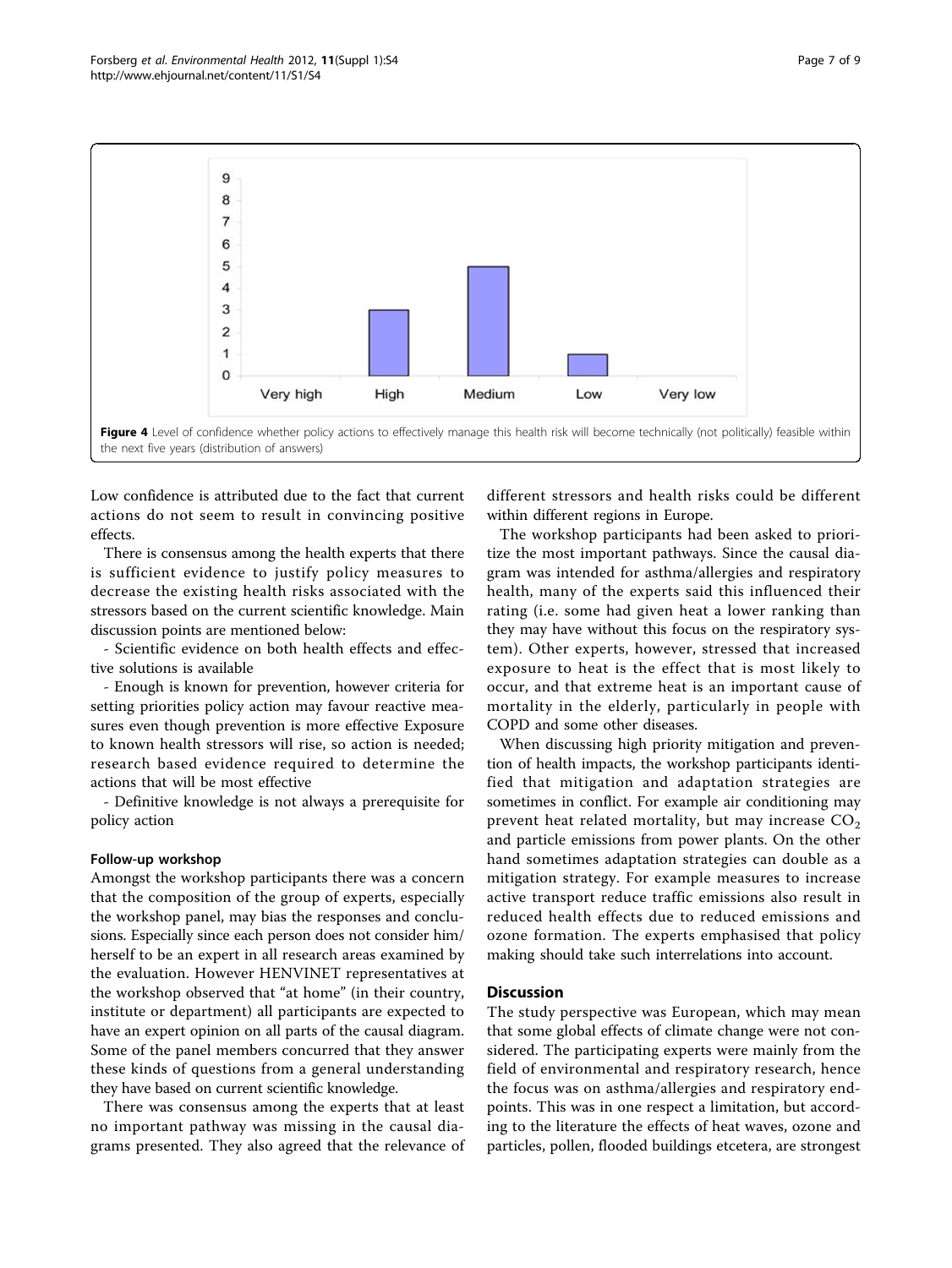<span id="page-7-0"></span>on respiratory morbidity and mortality, at least in relative terms. This means that experts in this field can be expected to contribute to the discussions on effects of climate change.

There could possibly have been a selection bias from the online evaluation to the follow-up workshop. During the workshop discussion it seemed that, in general, prioritizing causal elements in the case of climate change induced health risks was not easy. One of the reasons for this was that several of these elements are interrelated, and moreover characterized by huge complexity. Another reason was that experts felt somewhat biased by their own expertise, and were sometimes tempted to attribute higher priority to issues within their own expertise or research interest. However, after the follow-up workshop the answers from the first questionnaire were studied by both the workshop panel and the rest of the respondents, showing no striking differences in the answers between these two groups.

Restricting the focus on how respiratory diseases are expected to be affected by climate change may have led some experts to place less emphasis on the effects of heat waves than they may have otherwise done. Among the experts that later participated at the follow-up workshop however, the highest ranking was given to extreme heat (2.89), this is in agreement with research and the IPCC who predict with high certainty, an increase in heat waves.

During the workshop discussions it became clear that all participating experts found the current scientific evidence on health effects from climate change sufficient to take policy actions, even though there still are a lot of unknowns. Despite a high confidence rating that decisive new knowledge will be produced within the next five years, there was much less confidence that decisive policy actions will become possible within the same time frame.

# Conclusions

A group of experts in environmental and respiratory medicine identify clear health risks associated with climate change. Direct health effects of more severe heat waves are an obvious threat. Increasing ozone levels are also seen as a likely health problem. While the researchers do not regard themselves as experts in all related topic areas, they concur that they provide opinion in their role as an expert in public health or as a researcher. A common perception is that there is already a basis for action and prevention, but less confidence that the associated adaptation and mitigation policies will have an evidence base within the same timeframe.

### Additional material

[Additional file 1: E](http://www.biomedcentral.com/content/supplementary/1476-069X-11-S1-S4-S1.pdf)xperts assessing the causal diagram List of experts that have been assessing the causal diagram on asthma and allergies

#### Acknowledgements

We are very grateful to the experts that participated in this assessment. The work was supported by EU FP6 coordination action HENVINET; grant GOCE-CT-2006-037019. We thank Kristie Ebi and Dianne Lowe for valuable comments on the manuscript.

This article has been published as part of Environmental Health Volume 11 Supplement 1, 2012: Approaching complexities in health and environment. The full contents of the supplement are available online at [http://www.](http://www.ehjournal.net/supplements/11/S1) [ehjournal.net/supplements/11/S1](http://www.ehjournal.net/supplements/11/S1).

#### Author details

<sup>1</sup>Occupational and Environmental Medicine, Umea University, Sweden <sup>2</sup>Research Institute for Nature and Forest (INBO), Brussels; Centre of Expertise for Environment and Health, Faculty of Political and Social Sciences, University of Antwerp; naXys, Namur Center for Complex Systems, University of Namur, Belgium. <sup>3</sup>NILU - Norwegian Institute for Air Research, Kjeller, Norway. <sup>4</sup> WHO Euro, Copenhagen, Denmark.

#### Authors' contributions

All authors planned this work. MKvK, MJK, AB, AY, BF and LB designed the causal model questionnaire. BF, LB and AY evaluated the questionnaire results. BF, LB and HK arranged the follow up workshop. BF wrote the manuscript. HK and LB made the first revision. All authors approved the final version.

#### Competing interests

No competing interests are reported.

Published: 28 June 2012

#### References

- 1. Solomon S, Qin D, Manning M, Chen Z, Marquis M, Averyt KB, Tignor M, Miller HL: The Physical Science Basis. Contribution of Working Group I to the Fourth Assessment Report of the Intergovernmental Panel on Climate Change. Climate Change Cambridge, UK, and New York: Cambridge University Press; 2007.
- 2. Larsen AN, Gregersen IB, Christensen OB, Linde JJ, Mikkelsen PS: [Potential](http://www.ncbi.nlm.nih.gov/pubmed/19901451?dopt=Abstract) [future increase in extreme one-hour precipitation events over Europe](http://www.ncbi.nlm.nih.gov/pubmed/19901451?dopt=Abstract) [due to climate change.](http://www.ncbi.nlm.nih.gov/pubmed/19901451?dopt=Abstract) Water Sci Technol 2009, 60:2205-16.
- 3. Engardt M, Bergström R, Andersson C: [Climate and emission changes](http://www.ncbi.nlm.nih.gov/pubmed/20175446?dopt=Abstract) [contributing to changes in near-surface ozone in Europe over the](http://www.ncbi.nlm.nih.gov/pubmed/20175446?dopt=Abstract) [coming decades: results from model studies.](http://www.ncbi.nlm.nih.gov/pubmed/20175446?dopt=Abstract) Ambio 2009, 38:452-8.
- 4. McMichael AJ, Woodruff RE, Hales S: [Climate change and human health:](http://www.ncbi.nlm.nih.gov/pubmed/16530580?dopt=Abstract) [present and future risks.](http://www.ncbi.nlm.nih.gov/pubmed/16530580?dopt=Abstract) Lancet 2006, 367:859-69.
- 5. Ebi KL, Semenza JC: [Community-based adaptation to the health impacts](http://www.ncbi.nlm.nih.gov/pubmed/18929976?dopt=Abstract) [of climate change.](http://www.ncbi.nlm.nih.gov/pubmed/18929976?dopt=Abstract) Am J Prev Med 2008, 35(5):501-7.
- 6. Ayres JG, Forsberg B, Annesi-Maesano I, Dey R, Ebi KL, Helms PJ, Medina Ramón M, Windt M, Forastiere F, Environment and Health Committee of the European Respiratory Society: [Climate change and](http://www.ncbi.nlm.nih.gov/pubmed/19251790?dopt=Abstract) [respiratory disease: European Respiratory Society position statement.](http://www.ncbi.nlm.nih.gov/pubmed/19251790?dopt=Abstract) Eur Respir J 2009, 34:295- 302.
- 7. Kovats RS, Hajat S: [Heat stress and public health: a critical review.](http://www.ncbi.nlm.nih.gov/pubmed/18031221?dopt=Abstract) Annu Rev Public Health 2008, 29:41-55.
- 8. Baccini M, Biggeri A, Accetta G, Kosatsky T, Katsouyanni K, Analitis A, Anderson HR, Bisanti L, D'Ippoliti D, Danova J, Forsberg B, Medina S, Paldy A, Rabczenko D, Schindler C, Michelozzi P: [Heat effects on mortality](http://www.ncbi.nlm.nih.gov/pubmed/18520615?dopt=Abstract) [in 15 European cities.](http://www.ncbi.nlm.nih.gov/pubmed/18520615?dopt=Abstract) Epidemiology 2008, 19:711-19.
- 9. Michelozzi P, Accetta G, De Sario M, D'Ippoliti D, Marino C, Baccini M, Biggeri A, Anderson HR, Katsouyanni K, Ballester F, Bisanti L, Cadum E, Forsberg B, Forastiere F, Goodman PG, Hojs A, Kirchmayer U, Medina S, Paldy A, Schindler C, Sunyer J, Perucci CA, PHEWE Collaborative Group: